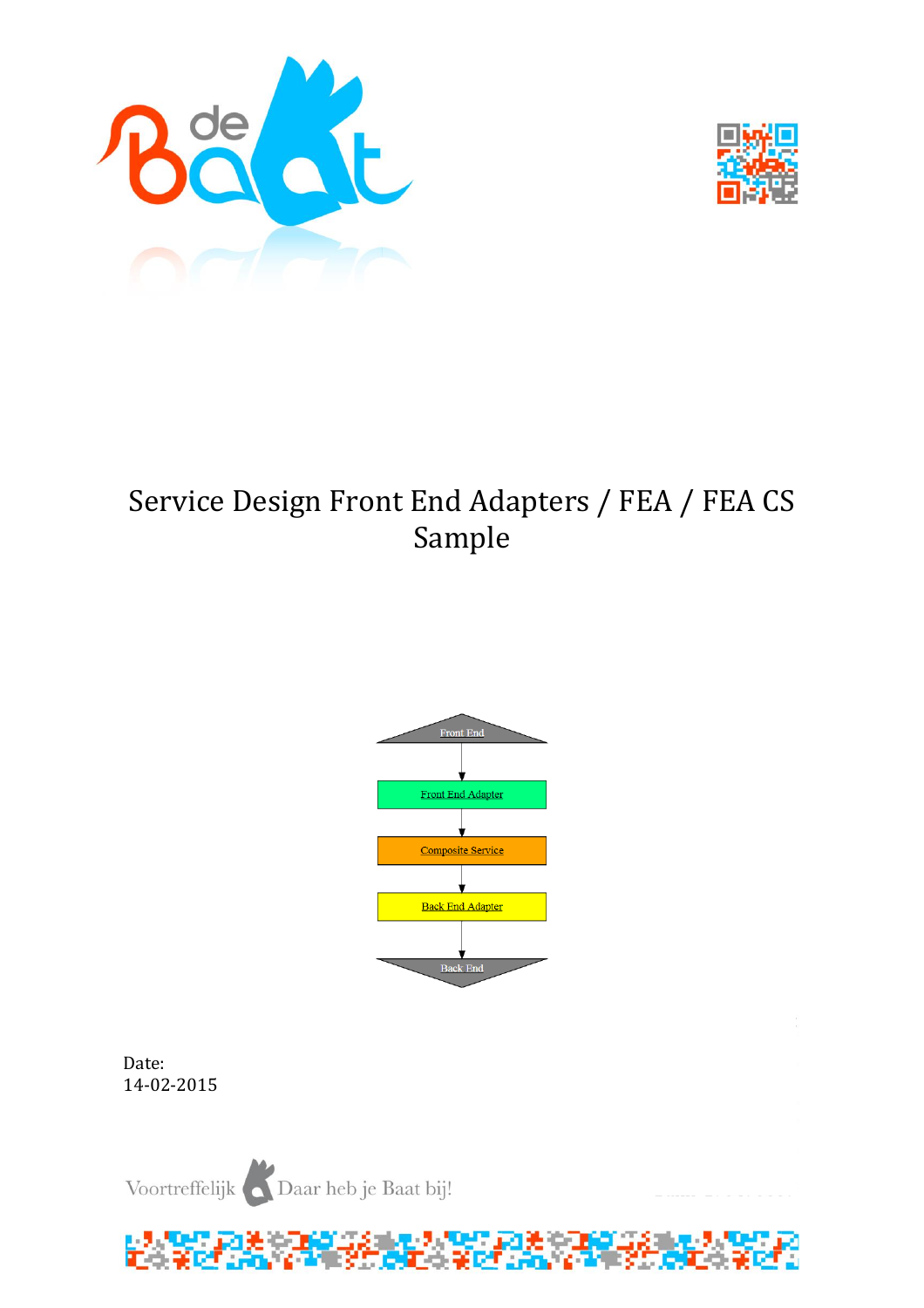



# **Document Version history**

| Version Date     |            | <b>Author</b> | <b>Remarks</b> |
|------------------|------------|---------------|----------------|
| V <sub>0.1</sub> | 14-02-2015 | SoaVis        | First Draft    |
|                  |            |               |                |
|                  |            |               |                |
|                  |            |               |                |
|                  |            |               |                |

### **Related Documents**

| <b>Reference</b>                | Document |
|---------------------------------|----------|
| [CD]<br>SVT_SD_FA_FEA_CS_Sample |          |
| [ICD]<br>SVT_ICD_FEA_Sample     |          |
|                                 |          |
|                                 |          |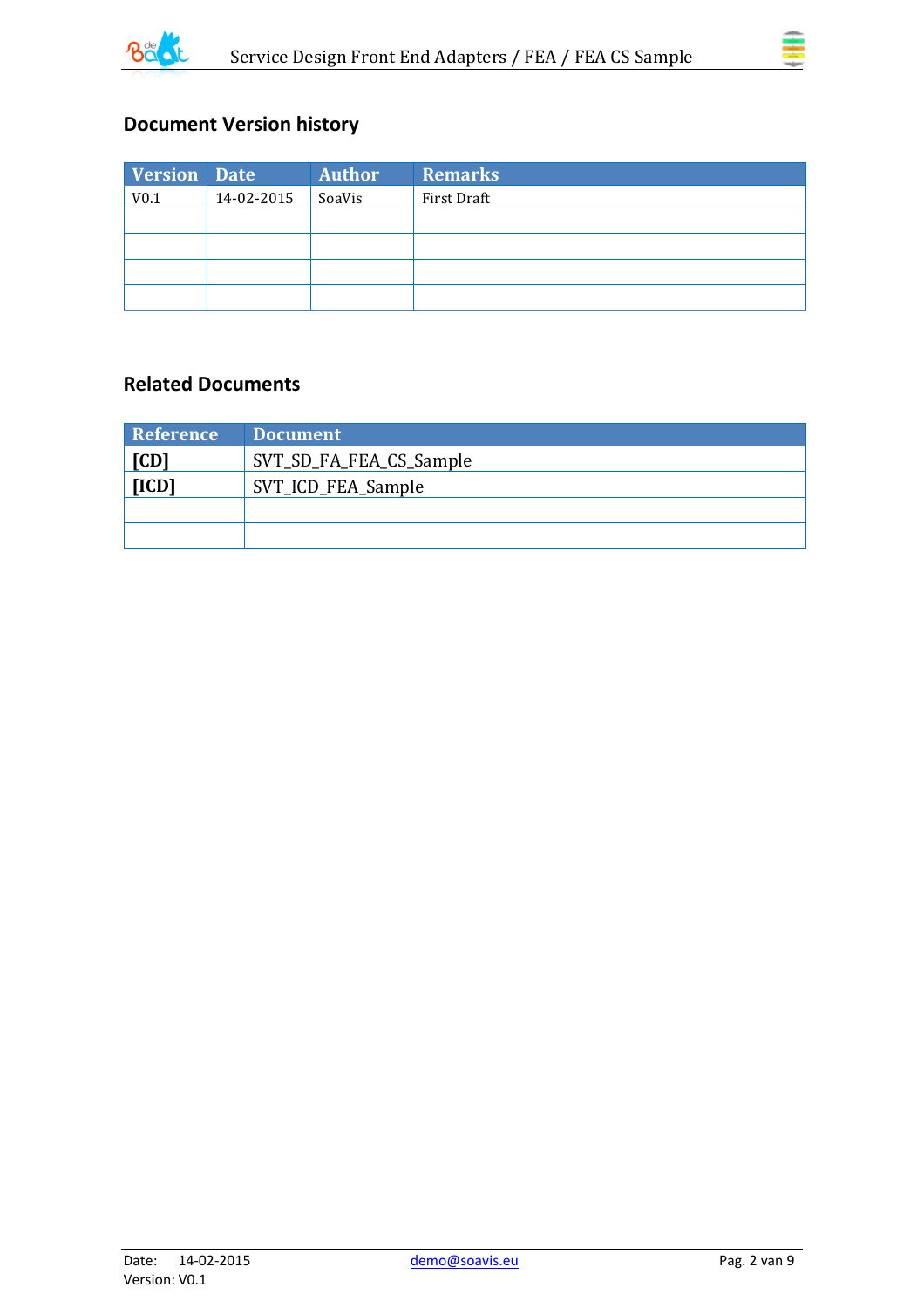

# **Table of contents**

| $\mathbf{1}$                   |  |
|--------------------------------|--|
| $\overline{2}$                 |  |
| 2.1                            |  |
| 2.2                            |  |
| 2.3                            |  |
| 2.4                            |  |
| 3                              |  |
| 3.1<br>3.1.1<br>3.1.2<br>3.1.3 |  |
| $\overline{4}$                 |  |
| 4.1                            |  |
| 4.2<br>4.2.1                   |  |
| 4.3<br>4.3.1                   |  |
| 4.4<br>4.4.1                   |  |
| 4.5                            |  |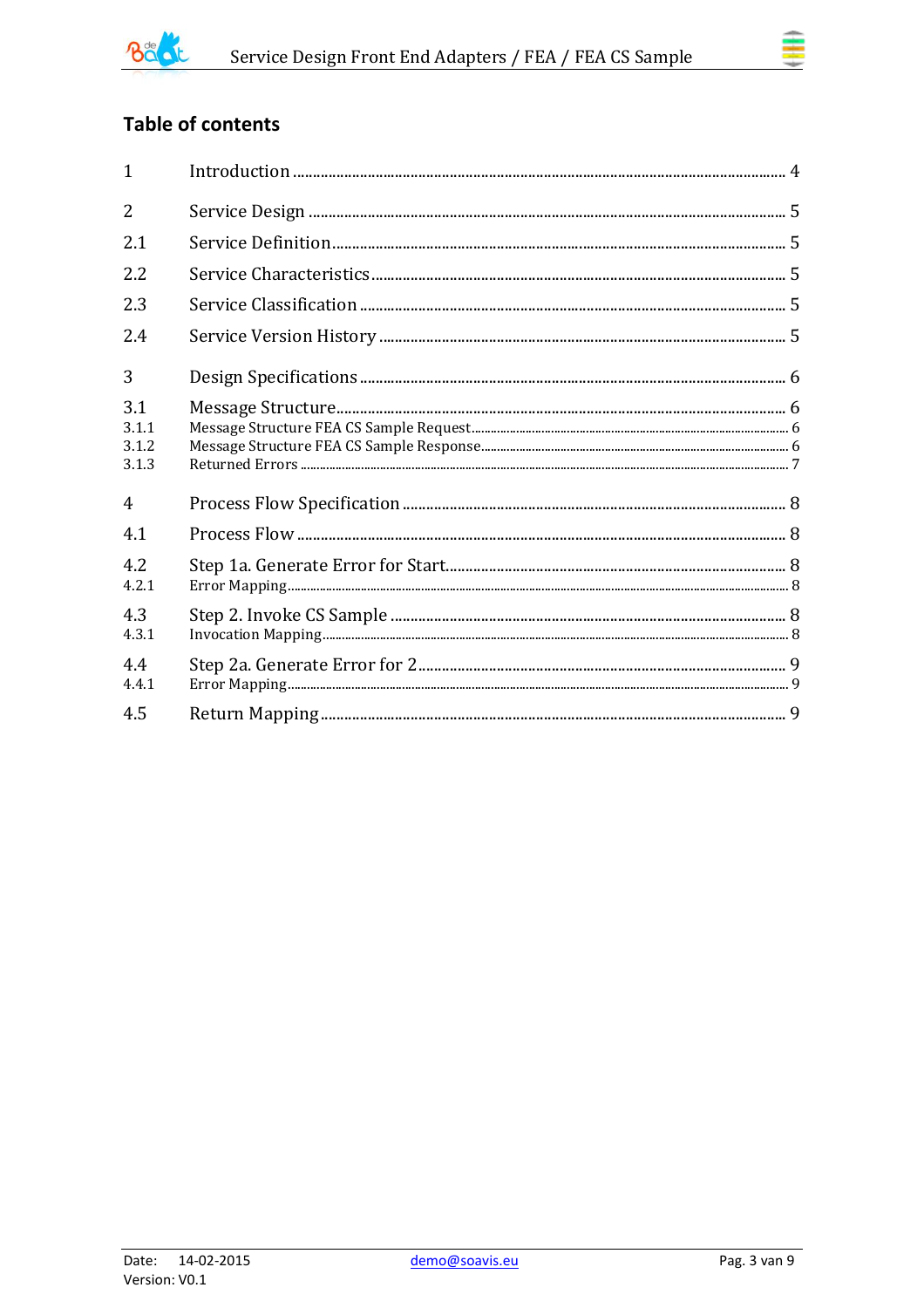

# <span id="page-3-0"></span>**1 Introduction**

This document specifies the design for the FEA CS Sample service in the FEA component.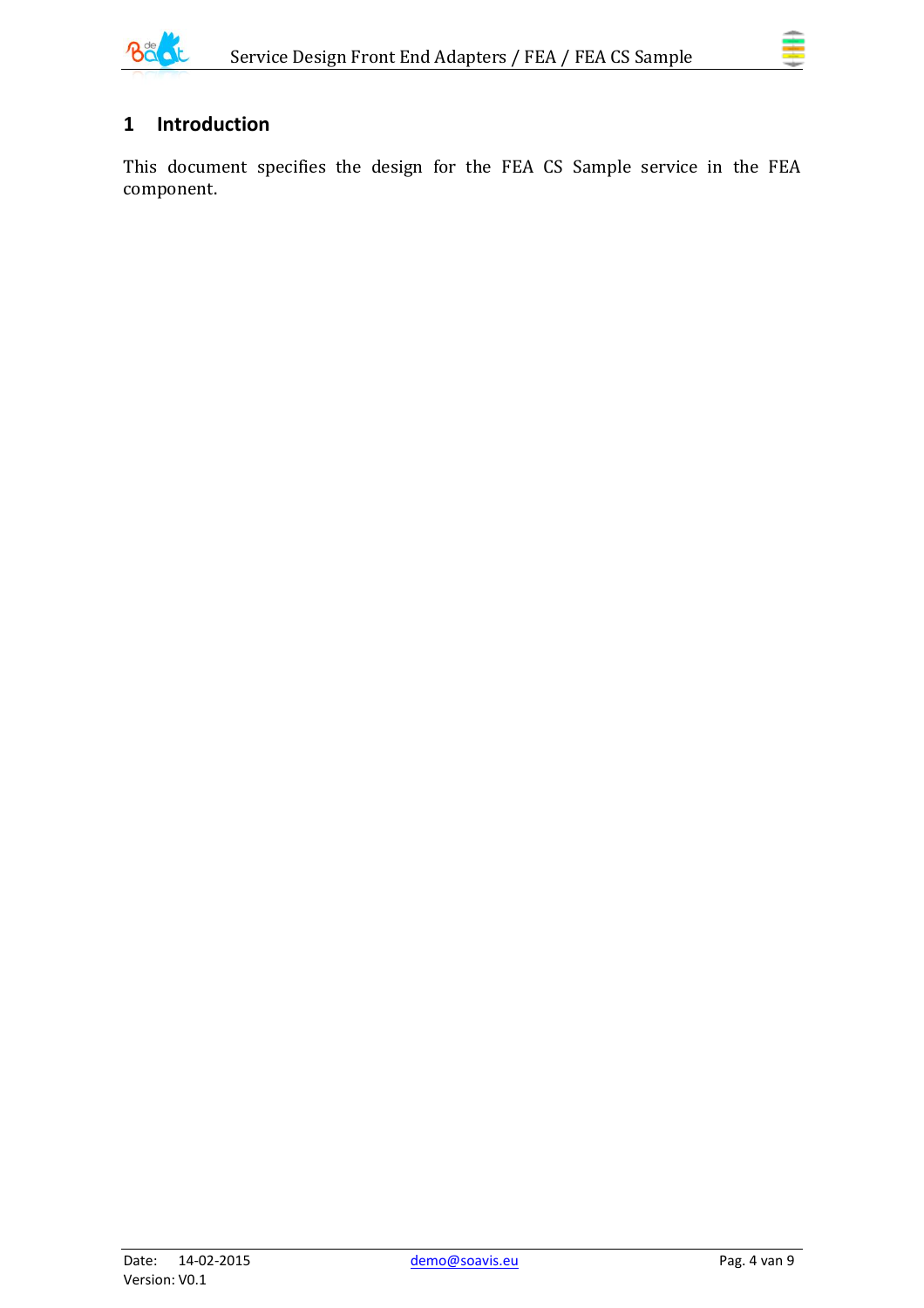

### <span id="page-4-0"></span>**2 Service Design**

#### <span id="page-4-1"></span>**2.1 Service Definition**

This is the description of the functionality of a simple service.

It should also contain a brief description of the steps executed in this service. For this simple service, it only invokes the composite service CS Sample.

#### <span id="page-4-2"></span>**2.2 Service Characteristics**

| <b>Characteristic</b>   | <b>Description</b>   |
|-------------------------|----------------------|
| Service name            | <b>FEA CS Sample</b> |
| <b>Service version</b>  |                      |
| <b>Document version</b> | 0 1 0                |

#### <span id="page-4-3"></span>**2.3 Service Classification**

| <b>Property</b>                 | <b>Value</b>   |
|---------------------------------|----------------|
| <b>Visibility</b>               | Public         |
| <b>Deprecated</b>               | N <sub>0</sub> |
| <b>Interaction</b>              | Asynchronous   |
| <b>SO<sub>x</sub>_Sensitive</b> | No             |
| <b>ModelStatus</b>              | Operable       |

#### <span id="page-4-4"></span>**2.4 Service Version History**

| <b>Version</b> Date |                       | Author Description                               |
|---------------------|-----------------------|--------------------------------------------------|
| $\vert 0.1.0 \vert$ | $12-11-2014$   SoaVis | Created as a sample for explaining the SOA Tool. |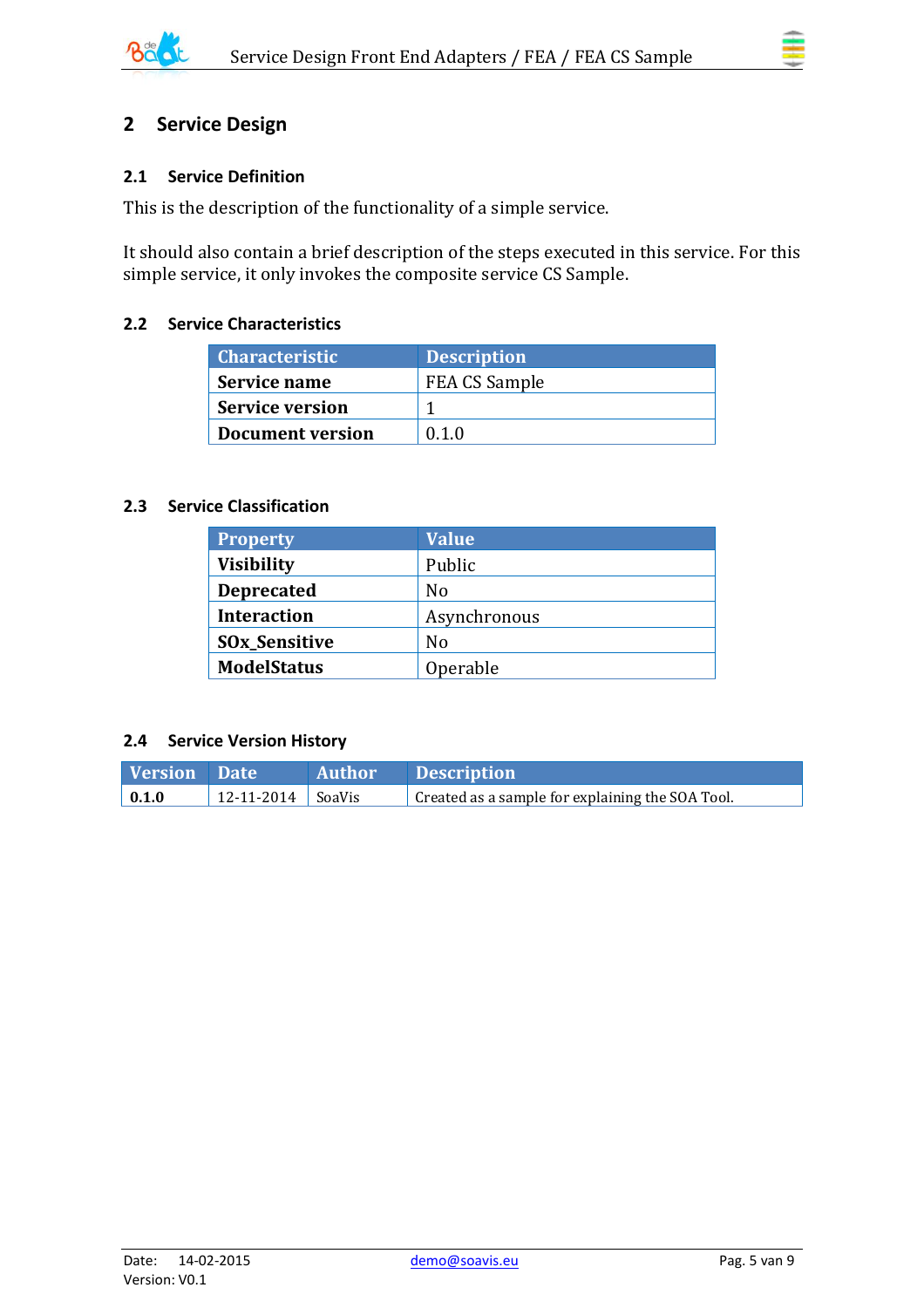

# <span id="page-5-0"></span>**3 Design Specifications**

#### <span id="page-5-1"></span>**3.1 Message Structure**

This section describes the request message used to invoke this service and the response message returned by this service.

#### <span id="page-5-2"></span>**3.1.1 Message Structure FEA CS Sample Request**

|                | <b>Field</b> |                               |              | Card Type                | <b>Note</b>                                                                                                                                                                               |
|----------------|--------------|-------------------------------|--------------|--------------------------|-------------------------------------------------------------------------------------------------------------------------------------------------------------------------------------------|
|                |              | 1 FEA_CS_SampleRequestMessage |              |                          |                                                                                                                                                                                           |
| $\overline{2}$ | Header       |                               | 01           |                          |                                                                                                                                                                                           |
| $\overline{2}$ | Body         |                               |              |                          |                                                                                                                                                                                           |
| Iз             | Request      |                               | $\mathbf{1}$ | FEA CS_SampleRequestType |                                                                                                                                                                                           |
| 14             |              | <b>ENTITY</b>                 |              | $0.1$ ENTITY             | One or more entities may appear here. The<br>other elements which are children of the<br>BODY element are some example elements<br>to demonstrate the handling of the different<br>types. |
| l5             |              | <b>DATE ELEMENT</b>           |              | ldateTime                | This is an element of basic type dateTime.                                                                                                                                                |

#### <span id="page-5-3"></span>**3.1.2 Message Structure FEA CS Sample Response**

| <b>Field</b>   |        |                                | Card Type    |                               | <b>Note</b>                                                                                                                                                                               |
|----------------|--------|--------------------------------|--------------|-------------------------------|-------------------------------------------------------------------------------------------------------------------------------------------------------------------------------------------|
|                |        | 1 FEA_CS_SampleResponseMessage | $\mathbf{1}$ |                               |                                                                                                                                                                                           |
| $\overline{2}$ | Header |                                | 01           |                               |                                                                                                                                                                                           |
| 2              | Body   |                                | $\mathbf{1}$ |                               |                                                                                                                                                                                           |
| 3              |        | Response                       | $\mathbf{1}$ | FEA_CS_SampleResponseTyp<br>e |                                                                                                                                                                                           |
| $\overline{a}$ |        | <b>FNTITY</b>                  |              | $0.1$ ENTITY                  | One or more entities may appear here. The<br>other elements which are children of the<br>BODY element are some example elements<br>to demonstrate the handling of the different<br>types. |
| 5              |        | DATE_ELEMENT                   | $\mathbf{1}$ | dateTime                      | This is an element of basic type dateTime.                                                                                                                                                |
| l3             |        | Result                         | $\mathbf{1}$ | Result                        |                                                                                                                                                                                           |
| 4              |        | <b>ErrorCode</b>               | $\mathbf{1}$ | Integer                       | The ErrorCode can be either '0' indicating<br>OK or non-'0' indicating not OK.                                                                                                            |
| 4              |        | ErrorDescription               |              | $0.1$ String                  | The ErrorDescription contains the textual<br>description of the error situation.                                                                                                          |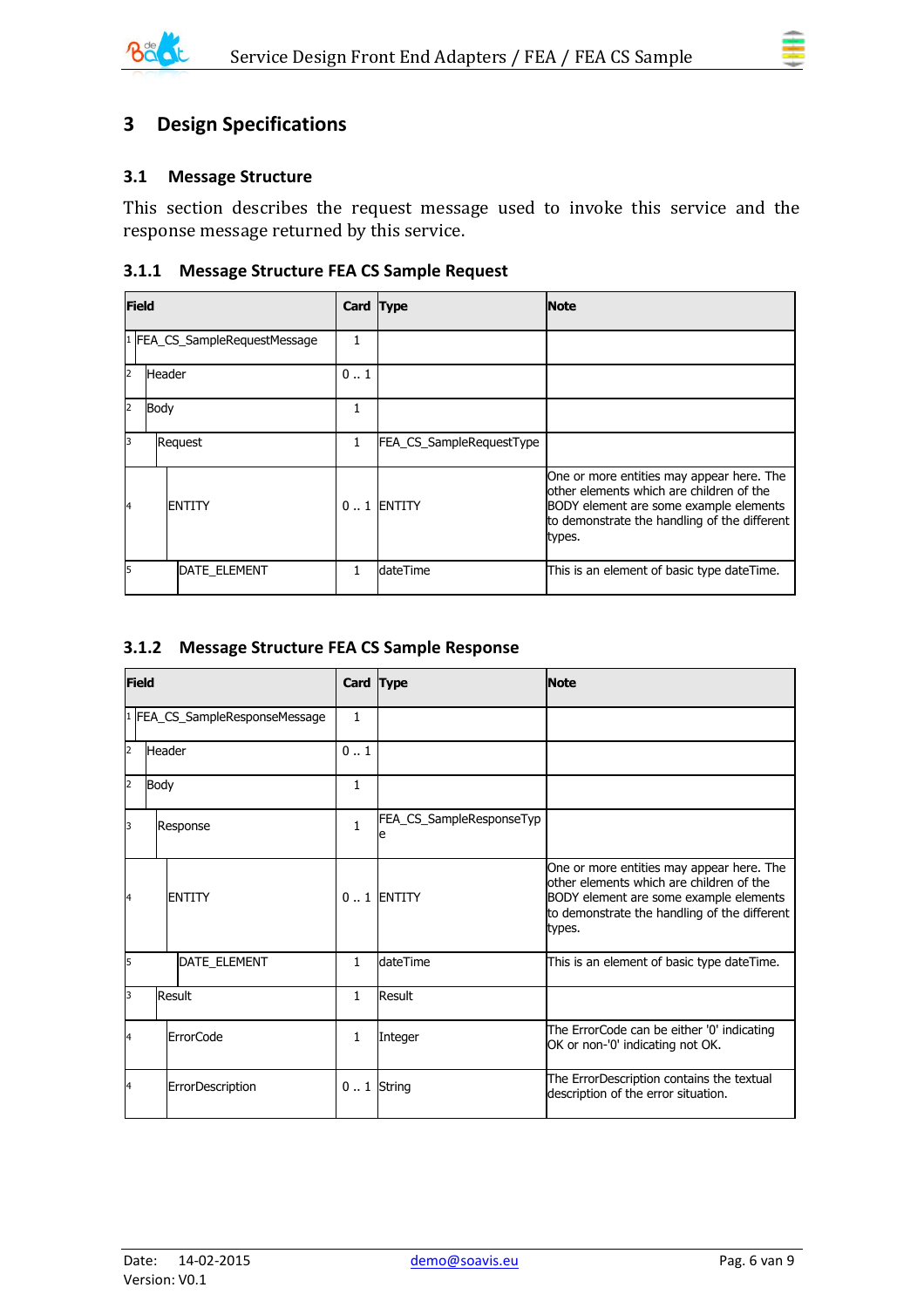

### <span id="page-6-0"></span>**3.1.3 Returned Errors**

| <b>ErrorCode</b> | <b>ErrorDescription</b> |
|------------------|-------------------------|
| 01               | Service not available   |
| 02               | Connection not found    |
| 03               | Invalid Service Request |
| 04               | Non specific error      |
| 05               | Invalid field value     |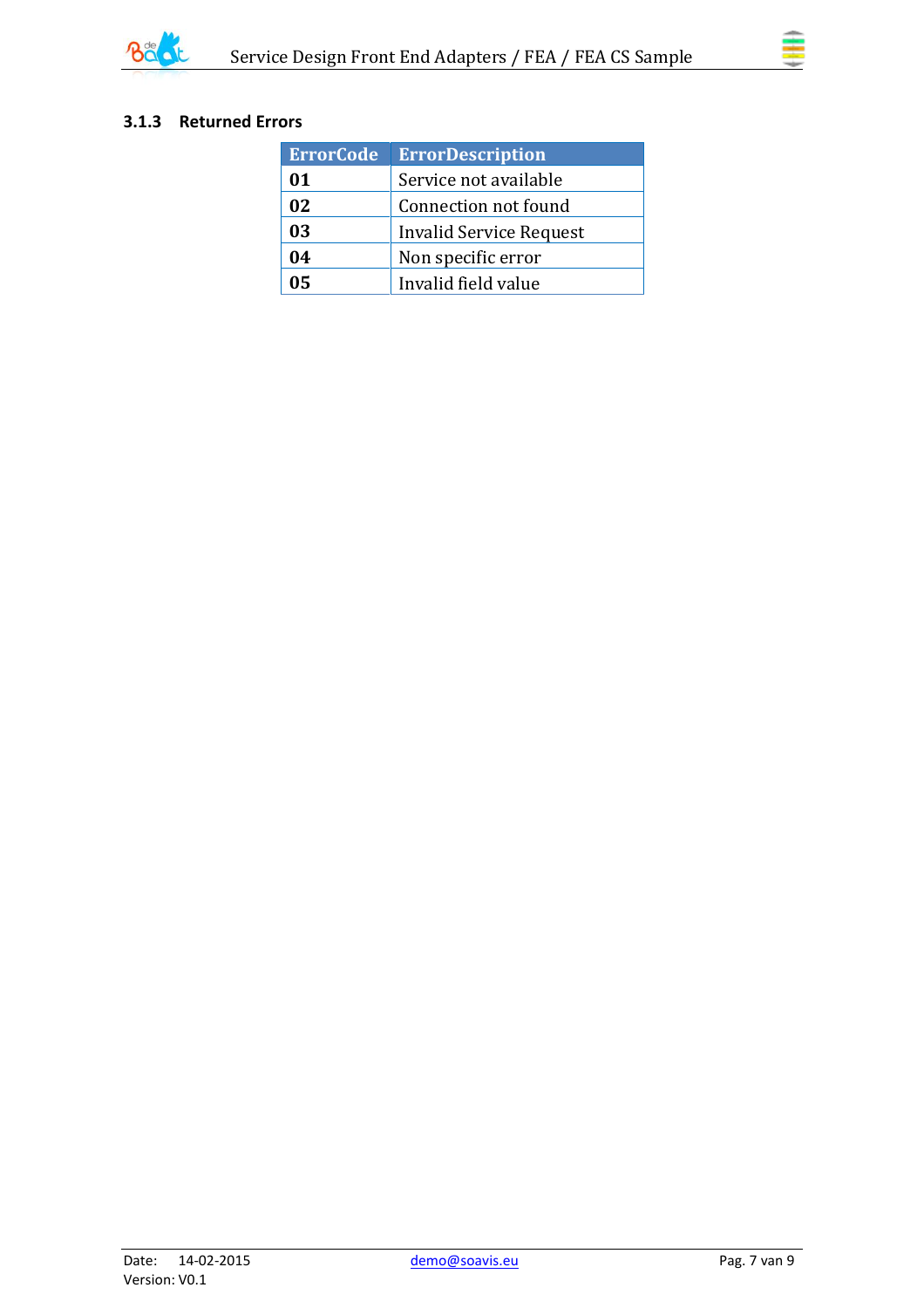

## <span id="page-7-0"></span>**4 Process Flow Specification**

#### <span id="page-7-1"></span>**4.1 Process Flow**

This text is used to explain the process flow image.



#### <span id="page-7-2"></span>**4.2 Step 1a. Generate Error for Start**

This section describes the errors that can occur after the first step, i.e. the Start node.

#### <span id="page-7-3"></span>**4.2.1 Error Mapping**

| <b>Error</b>                                     | <b>Error Comment</b>                                                                       |  |  |
|--------------------------------------------------|--------------------------------------------------------------------------------------------|--|--|
| when (Request message not valid)                 |                                                                                            |  |  |
| Code: 03<br>Description: Invalid Service Request | "This error indicates that the service was unable to parse the request<br>message."        |  |  |
| otherwise                                        |                                                                                            |  |  |
| Code: 04<br>Description: Non specific error      | "An internal error occurred that is not covered by any of the specific error<br>messages." |  |  |

#### <span id="page-7-4"></span>**4.3 Step 2. Invoke CS Sample**

Invocation of /Processes/CS Sample/CS\_Sample.process

This section describes the invocation of the back-end adapter service to get or set the information.

#### <span id="page-7-5"></span>**4.3.1 Invocation Mapping**

|                | <b>Field</b> |               | <b>Mapping from</b>                            |
|----------------|--------------|---------------|------------------------------------------------|
| $\overline{2}$ | Body         |               |                                                |
| 3              |              | Request       |                                                |
| $\overline{A}$ |              | <b>ENTITY</b> |                                                |
| 5              |              | DATE_ELEMENT  | / CS_SampleRequest/ BODY/ ENTITY/ DATE_ELEMENT |